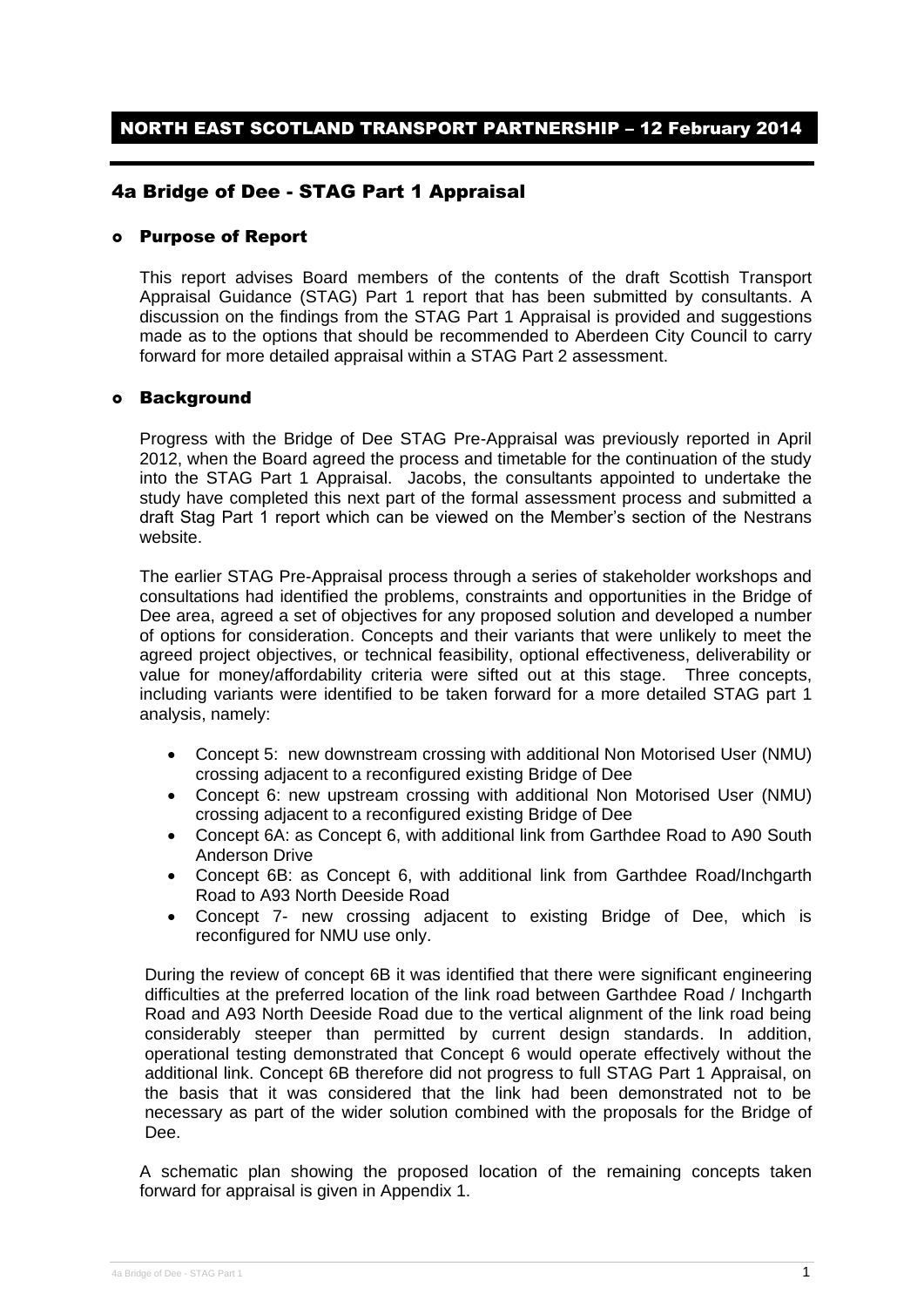## The Objectives for the project

The Transport Planning Objectives set for this project following consultation at the Pre-Appraisal stage were:

- Support the implementation of the current Development Plans by 2030 in a manner which does not result in increased journey times compared to 2010 for all classes of road users
- Incorporate measures which benefit public transport and active travel and encourage modal shift away from private car use
- Improve safety, security, amenity and connectivity for non-motorised road users and communities within the study area
- Deliver air quality and noise impact benefits in areas adjacent to the local road network by directing traffic towards the strategic road network
- Recognise the importance of the River Dee SAC and the Category A Listed Bridge of Dee and develop proposals to minimise overall environmental impacts, including at these locations, to a level acceptable to the consenting authority
- Support the effective operation of the local and national transport networks, including use by traffic of appropriate distributor routes.

## Format of the STAG Part 1 Appraisal

The STAG Part 1 Appraisal report has assessed the concepts taken forward for further investigation using a 7 point scale against the Transport Planning Objectives given above and the Stag criteria of environment, safety, economy, integration, accessibility and social inclusion. Performance against established policy directives, feasibility, affordability and public acceptability is also considered using a red, amber and green scale. Each concept has been assessed separately and the results of the assessment are given in separate Assessment Summary Tables, however a summary of the findings against each criteria is provided in Appendix 2.

The STAG Part 1 Appraisal provides the information necessary for decision makers to understand the implications of each concept in more detail. The report does not provide recommendations on any preferred concepts as it is for the decision makers to utilise the information provided to draw the comparative conclusions and decide which of the concepts should be progressed for further more detailed STAG Part 2 Appraisal.

## Discussion on Appraisal Findings

Officers from Nestrans, Aberdeen City Council and the consultants have discussed the findings reported in the study and the conclusions from comparative assessment are as follows:

- Concept 5 be rejected for further consideration, on the basis that its performs least favourably in terms of the stated Transport Planning Objectives, it generally does not perform most favourably in terms of the STAG criteria, including failing to provide value for money in terms of its transport economic assessment, and in terms of public acceptability it attracted more negative preferences than positive preferences
- Concept 6 be selected for further consideration, on the basis that it performs favourably in terms of Transport Planning Objectives and STAG criteria
- Concept 6A be rejected for further consideration, on the basis that it entails a greater extent of works than necessitated by Concept 6, thus resulting in increased impacts, without providing appreciable additional benefits than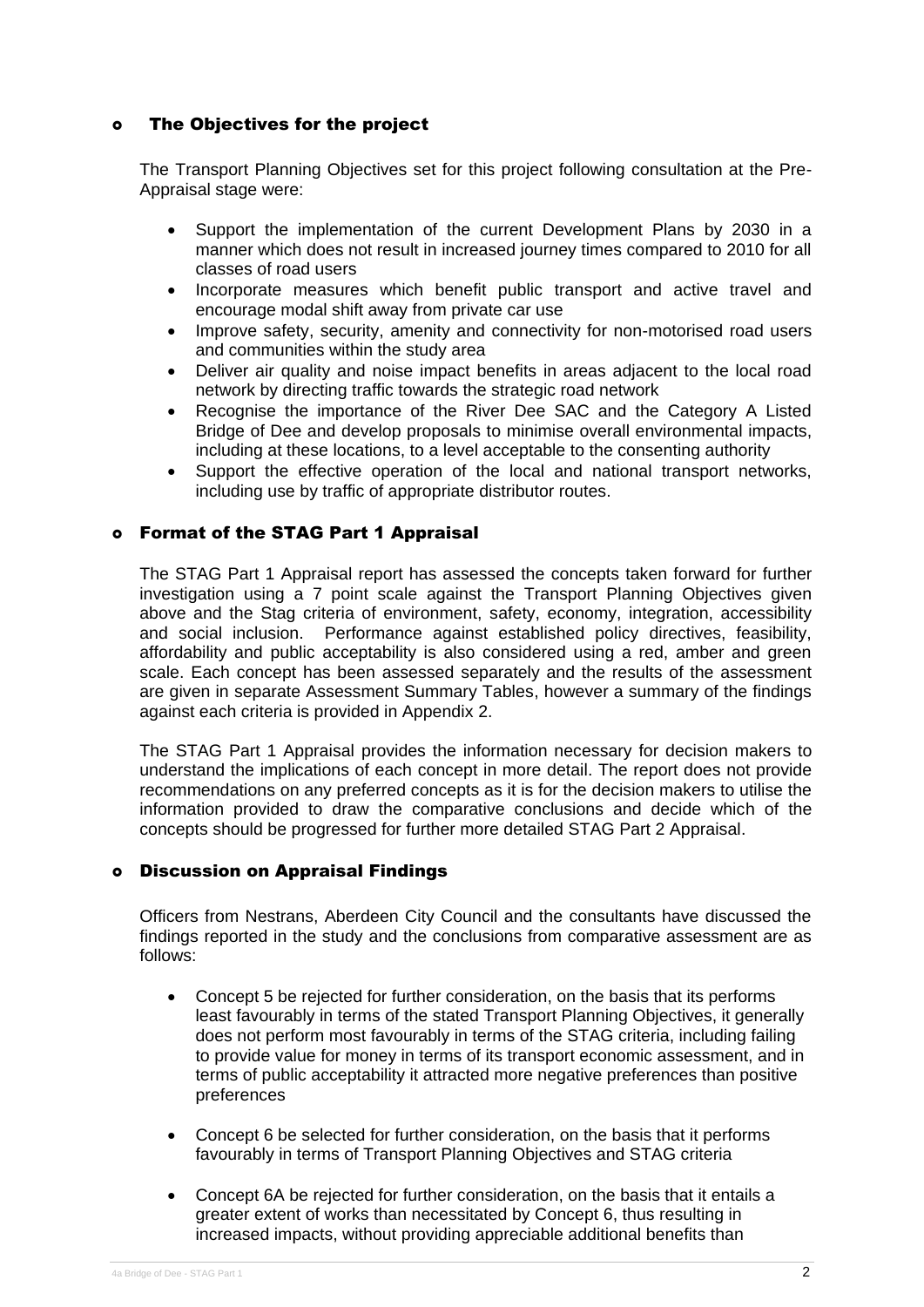Concept 6, and in terms of public acceptability additional concerns were noted in respect of the implications of this Concept

- Concept 6B be rejected for further consideration on the basis that the link has been demonstrated not to be necessary as part of the wider solution combined with the proposals for the Bridge of Dee
- Concept 7 be selected for further consideration, on the basis that it performs favourably in terms of the stated Transport Planning Objectives and STAG criteria, and in terms of public acceptability it attracted more positive than negative preferences

#### Next Stages

Nestrans has provided the funding to date for the study into this important section on the Regions strategic roads network. However the appropriate Roads Authorities are Transport Scotland, the Trunk Roads Authority and Aberdeen City Council as the Local Roads Authority. Nestrans will therefore have to consider the draft STAG Part 1 Appraisal and refer it and any Nestrans view onto the appropriate Roads Authorities for their consideration. Although the A90 Bridge of Dee is currently part of the Trunk Road network, it will be detrunked and become part of Aberdeen City Councils road network and their responsibility when the AWPR is constructed.

It is suggested therefore that Nestrans refer the Stag Part 1 Appraisal to Aberdeen City Council for consideration along with a recommendation that concept 6 and concept 7 be progressed to completion of the STAG assessment process, including consideration within a more detailed STAG Part 2 Appraisal study. This process will include further consultation with stakeholders, including public consultation, and the findings of that study would be reported to Nestrans and Aberdeen City Council for consideration and decision making. The outcome of that process is anticipated to be selection of the option to be progressed for statutory authorisation and implementation.

There is some funding remaining within the approved 2013/14 Bridge of Dee revenue budget that could allow the Stag Part 2 assessment process to commence this financial year following consideration of the Stag Part 1 appraisal by Aberdeen City Council. An allowance to continue the study next financial year is included within the draft 2014/15 budget that is to be considered under a separate report to the Nestrans Board.

#### Recommendation

It is recommended that the Board

- 1. Consider the draft STAG Part 1 Appraisal for the Bridge of Dee and approve a final version for publication on the Bridge of Dee project pages that are held on the Aberdeen City Council website with a link given from the Nestrans website
- 2. Refer the report to Aberdeen City Council for consideration and Aberdeenshire Council for information along with a recommendation that Concepts 6 and 7 be progressed to Stag Part 2 Appraisal
- 3. Subject to agreement of the recommendation by Aberdeen City Council, approve the immediate commissioning of the Stag Part 2 Appraisal

JA 3 February 2014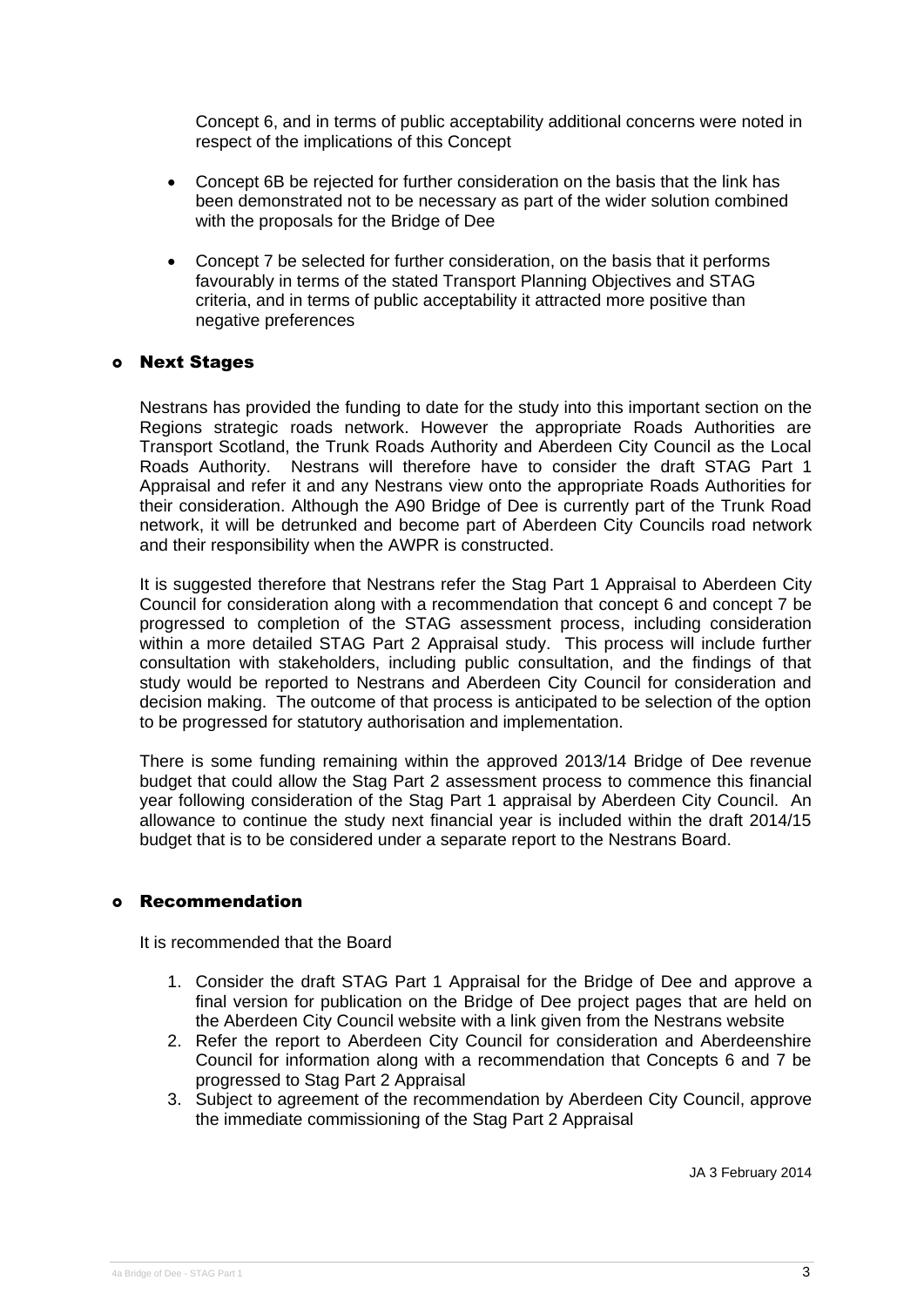